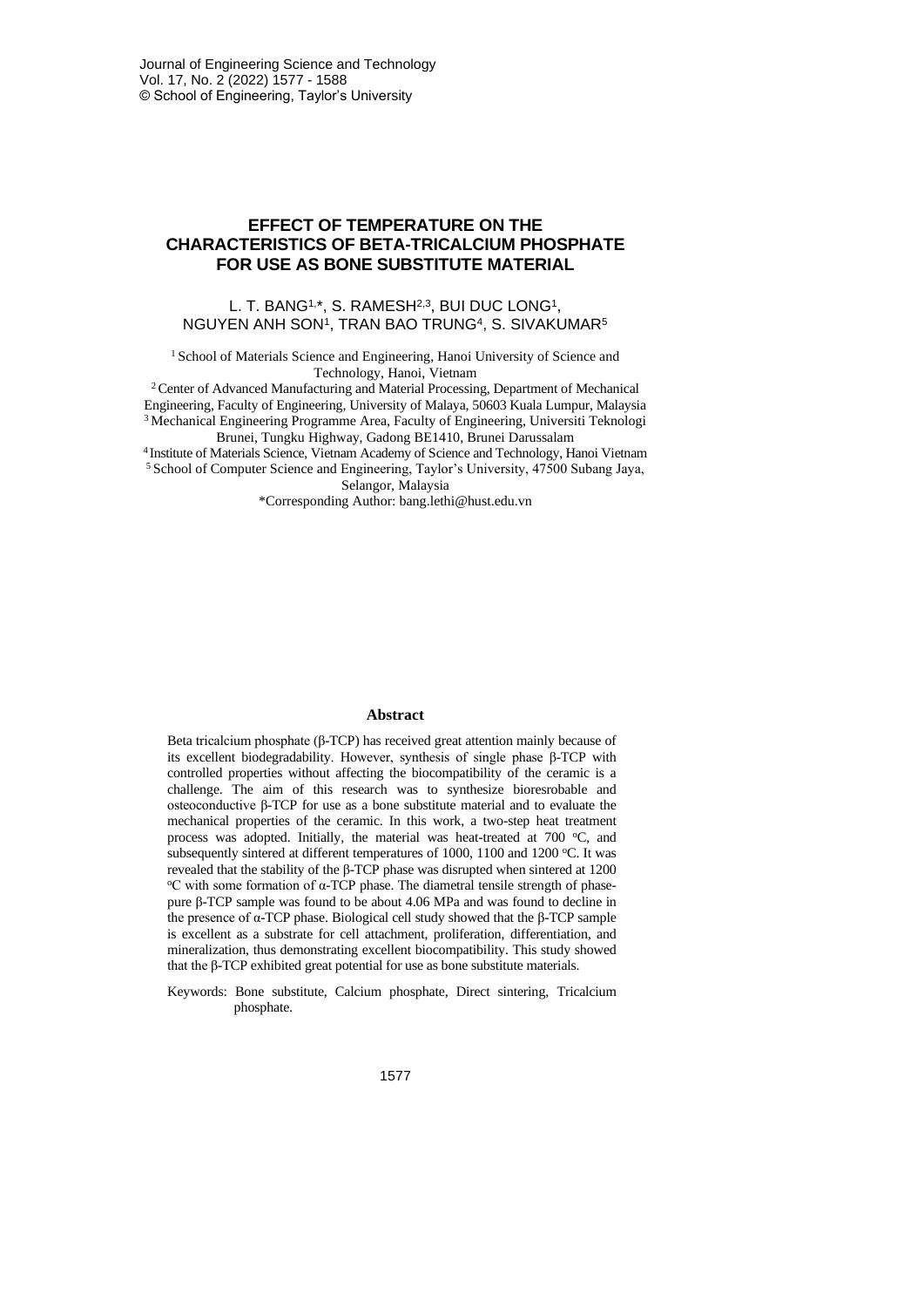## **1.Introduction**

Calcium phosphate bioceramics (CaP) have been widely investigated for the use as a bone graft in reconstruction of bone defects over the past 20 years, much of this work were focussed on improving the processing conditions, the use of dopants and subsequently controlling the sintering parameters to obtain an optimised CaP for a host of medical applications [1-10]. The most desirable property of CaP is their ability to form a bond with host bone which resulted in a strong interface between bone and implant [11, 12]. Among the calcium phosphates, sintered hydroxyapatite (HAp:  $Ca_{10}(PO_4)_6(OH)_2$ ) and β-tricalcium phosphate ( $\beta$ TCP:  $Ca_3(PO_4)_2$ ) have been widely studied because of its excellent tissue response and good osteoconductivity [13-18]. However, HAp is stable and will not be replaced by natural bone through osteoclasts resorption [19-22]. In contrast, due to its biodegradability nature, β-TCP can be replaced by newly formed hard tissues [23-25] when exposed in biological environment. Therefore, β-TCP facilitates the process of bone remodeling [26], which makes it an ideal material for clinical applications [25, 27].

Depending upon the processing technique, calcium phosphate bioceramics having various morphology and level of crystallinity could be obtained [5, 14, 16, 18]. Wet-chemical methods (precipitation, hydrothermal technique, and hydrolysis of other calcium phosphate) have been used to produce synthetic β-TCP powders due to its simplicity and capacity of yielding pure products at reasonable costs [28-31]. However, the incomplete reaction during precipitation has been reported to have an effect in altering the stoichiometry and formation of residual phases [27]. In addition, calcination of powders is always needed at high temperatures (typically up to 1200 <sup>o</sup>C) to remove organic components in the structure. On the other hand, the characteristics and mechanical properties of TCP produced by these methods depend upon reaction parameters such as temperature, stirring rate, reactant concentrations and pH. These must be carefully controlled in order to obtain a pure product.

In contrast, the solid-state reaction usually gives a well-crystallized product, and has also been used to synthesized  $\beta$ -TCP. By using this method, raw materials containing  $Ca^{2+}$  and PO<sub>4</sub><sup>3</sup>, i.e., CaCO<sub>3</sub> and CaHPO<sub>4</sub>•2H<sub>2</sub>O were mixed and heated at a relative high temperature for long duration. However, the TCP and minor secondary phase of CaO maybe obtained due to the unreacted  $CaCO<sub>3</sub>$  during the solid-state reaction. Furthermore, it is also difficult to obtained solid and dense sample with adequate mechanical strength due to the evaporation  $CO<sub>2</sub>$  and  $H<sub>2</sub>O$ during the heat treatment process. In addition, the sinterability also affects the mechanical strength i.e., the higher the bulk density, the higher the mechanical strength would be, and this would require the green body to be sintered at relatively high temperatures above 1000°C. However, it is a challenge to retain the β-TCP phase when sintered at higher temperatures. To overcome this problem, one of the strategies have been to use sintering additives to promote densification at lower temperatures [32, 33].

The aim of this work was to promote the use of a simple but reliable synthesis method to produce phase pure β-TCP that exhibits excellent sinterability at lower temperatures and good mechanical characteristics for use as a bone substitute material. In this study, a two-step heat treatment was used. In addition, the biocompatibility nature of the produced β-TCP exposed to MC3T3-E1 preosteoblast cells was examined.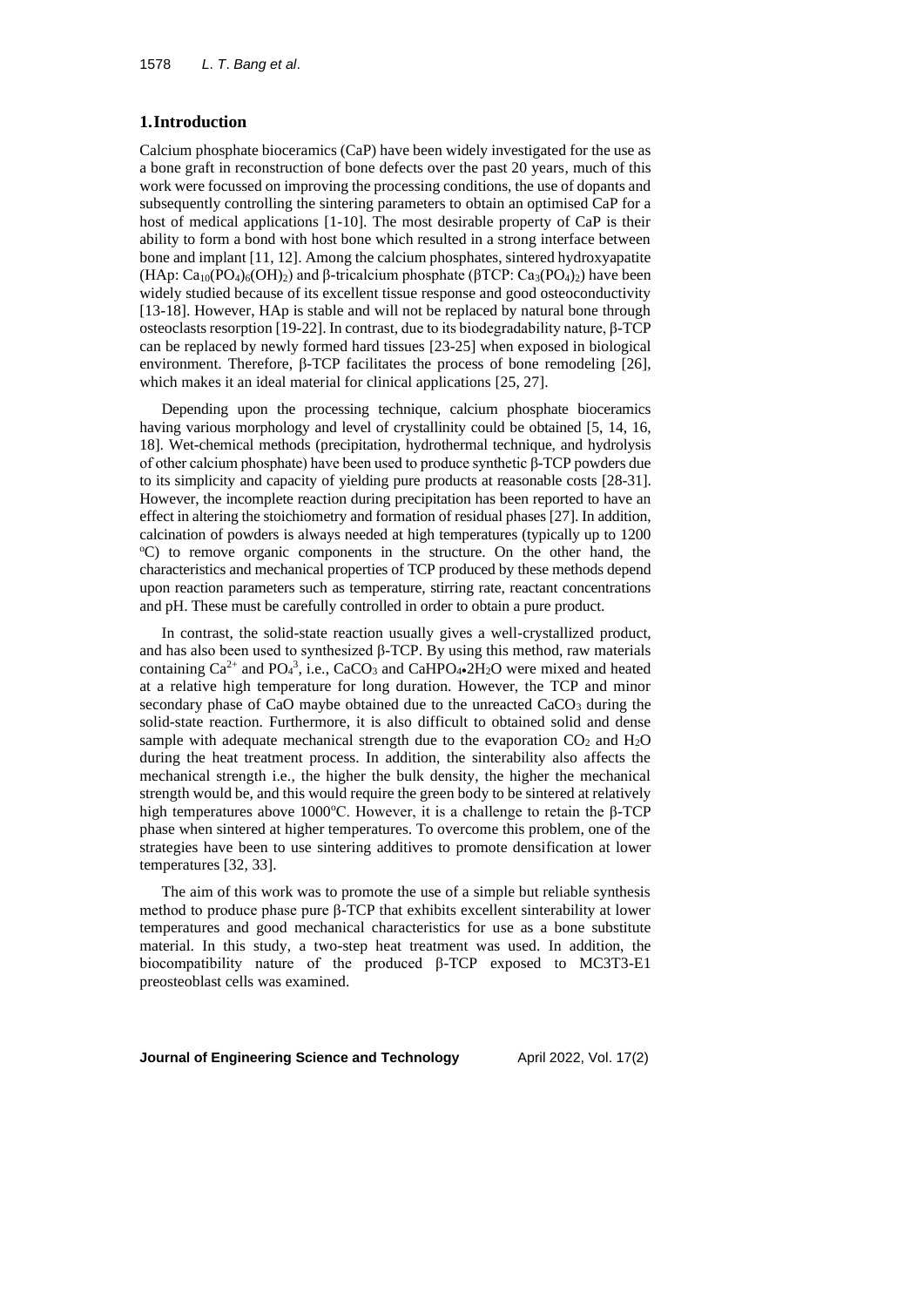## **2.Methods and Materials**

#### **2.1.Materials synthesis and characterization**

 $β$ -TCP block was prepared from mixing calcium carbonate (CaCO<sub>3</sub>) with calcium hydrogen phosphate dihydrate (DCPD), both purchased from Wako, Japan. The Ca/P ratio was kept at 1.5 and the mixing was done in a planetary ball mill for 2 h at 200 rpm (Pulverisette 5, Germany) containing ethanol as the mixing medium. The slurry was filtered and dried in an oven for at 70 °C for 24 h. The dried powders were subsequently compacted at 50 MPa using a standard stainless steel mold and calcined at 700 °C. For sintering study, the calcined samples were crushed into powder, and green samples of diameter 8 mm and 4 mm thickness were compacted at 50 MPa. These green samples were sintered at various temperatures, i.e., 1000, 1100 and 1200 °C, using a ramp rate of 5 °C/min. and holding time of 5 h prior to cooling inside the furnace.

X-ray structural analysis of the formation of β-TCP block was characterized by powder X-ray diffraction (XRD, EMPYREAN, PANalytical, Netherlands) using counter-monochromatic CuK $\alpha$  radiation generated at 40 kV and 40 mA. The XRD data was collected over 2θ range of 20 to 60°. The morphology of the  $β$ -TCP block was observed using scanning electron microscope (SEM: S-3600N, Hitachi High Technologies Co., Tokyo, Japan) at an accelerating voltage of 10 kV. The SEM micrographs were used to determine the grain sizes of the ceramic. The resulting chemical functional groups were evaluated using a standard Fourier transform infrared spectroscopy (FTIR) as described elsewhere [34, 35].

The bulk density of sintered samples was obtained by the water immersion method based on Archimedes' principle. The hardness of the sintered samples was obtained using a Vickers diamond indenter (Mitutoyo AVK-C2, USA) by applying 0.1 Kgf on the polished surfaces [36]. Three sample of each sintering condition was evaluated, and the hardness was determined at ten different locations per sample to calculate the average value. The diametral tensile strength (DTS) was determined using a universal testing machine (Instron, USA) operating at a crosshead speed of 1 mm/min. In this experiment, five samples were tested for each sintering condition. The diameter-to-thickness ratio of 4:1 was used for all samples and the samples were compressed to failure and the DTS is calculated at the maximum load.

## **2.2.Cell culture**

In this experiment, MC3T3-E1 osteoblast-like cells (Riken Cell Bank, Tokyo, Japan) were cultured in L-glutamine containing alpha-minimum essential media in the presences of 10 vol.% fetal bovine serum, 1 vol.% penicillin and 10 mg/mL streptomycin [10]. The cells were kept at 37 °C under 5% carbon dioxide in a humidified environment and every 2-days the medium was replaced. When the cells confluence, the adherent cells were passaged and harvested using 0.25% trypsin–EDTA [37]. Cells at passage 3 were used for culture on the sample surface which were sterilized by heating in a vacuum oven at 120 °C for 3 h. For each sample groups, the test was performed in quadruple (*n*=4).

## **2.2.1. Immunofluorescence staining and proliferation**

MC3T3-E1 cells were cultured for 24 hours on the specimens using 24-well plates with initial density of 10,000 cell/well. The cultured sample was then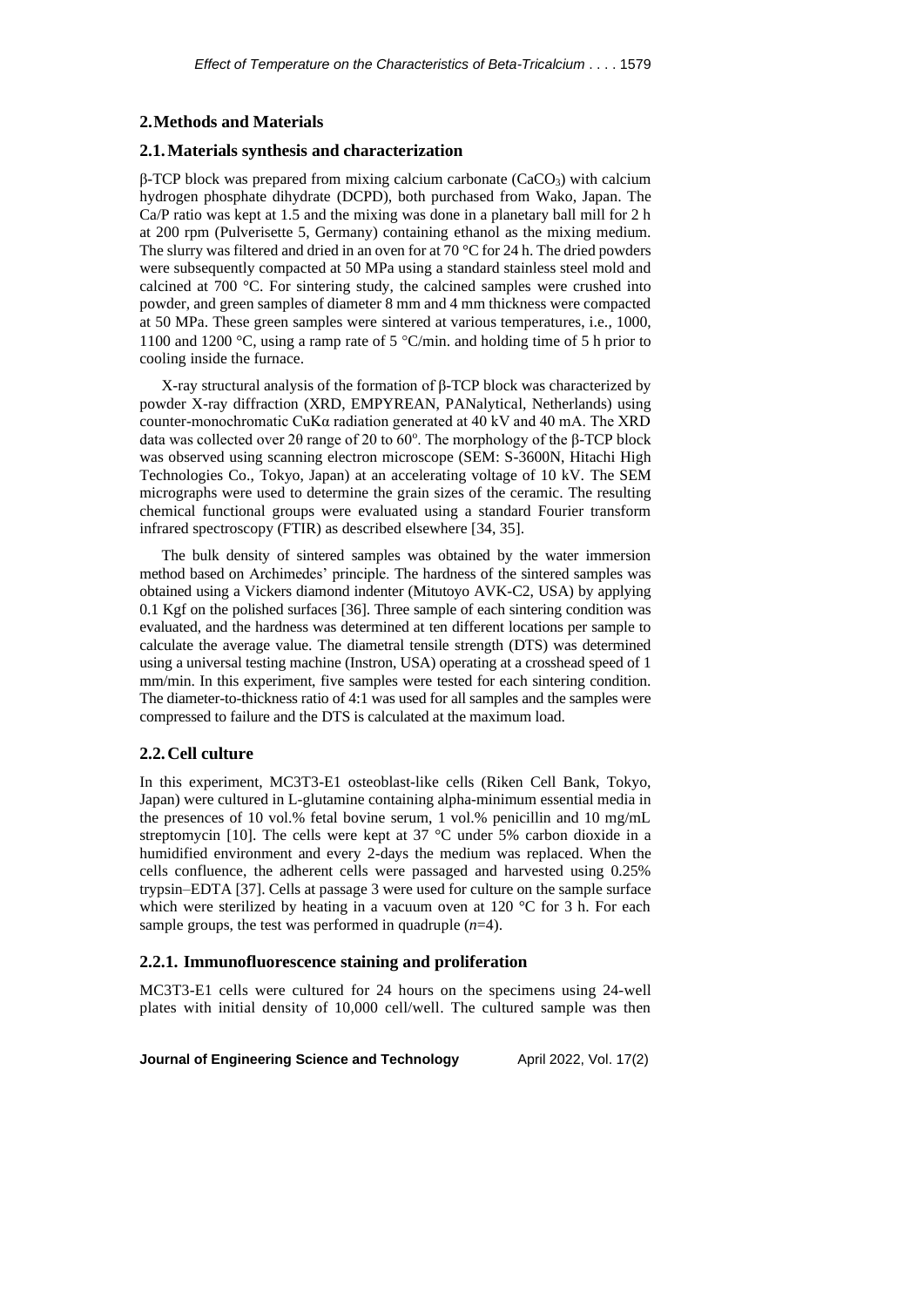washed 3 times using PBS, and subsequently treated with 4% paraformaldehyde for 10 minutes and 0.5% Triton X-100 for 5 minutes. The presences of vinculin were determined by staining the cells using monoclonal mouse anti-vinculin antibody and Alexa Flour 488 Goat anti-mouse IgG Antibody. The primary and secondary antibodies were both diluted 1:200 in PBS containing 1 mg/mL bovine serum albumin. The cells were also stained for actin using Acti-stain 555 phalloidin with Hoechst 33342 as a nuclear stain. After staining, the cells were washed 3 times with PBS prior to imaging using a fluorescence microscope (BZ-X710, Japan). A cell counting kit-8 (CCK-8, Japan) was used to determine the cell proliferation on the sample after an exposure period of 1 day and 5 days [10, 22].

# **2.2.2. Osteoblastic differentiation: Alkaline phosphatase activity**

Alkaline phosphatase (ALP) activity was measured by LabAssayTM ALP (Wako, Japan) using p-nitrophenylphosphate as the substrate. Cells were seeded onto specimens at an initial density of  $4 \times 10^4$  cells/ml and medium was changed every 2-days. After day 7 and day 21, the samples were rinsed twice with PBS and lysed with cell lysis buffer (Wako, Japan) for ~30 minutes. After centrifugation, 20 μl cell lysate supernatant was incubated with the assay buffer at 37 °C for 15 minutes and the absorbance was spectrophotometrically measured at 405 nm. Total protein content was evaluated using Bio-Rad Protein Assay (Pierce Chemical Co., Illinois, USA). About 5-μl of the cell lysate supernatant was added to 100 µl assay buffer and agitated for 1 min. prior to measurement at 595 nm. The ALP activity was normalized by total protein content and expressed as unit/μg protein [10].

## **3.Results and Discussion**

## **3.1.Material characterization**

The XRD patterns of the samples after heat treatment at different temperatures are shown in Fig. 1. At temperatures of 1000 and 1100  $^{\circ}$ C, all peaks were assigned to those of the XRD standard of β-TCP (ICDD 9-169). No secondary phase of impurity or the raw materials were detected. However, at  $1200 \degree C$ , small peaks of α-TCP were observed as shown in Fig. 1. This can be attributed to the transformation of β-TCP at this temperature since the phase transformation between α- and β-TCP is about 1125 °C [27], although there have been reports that the transformation could also proceed at 1100  $^{\circ}$ C [38]. However, it should be noted that both  $\alpha$ - and  $\beta$ -TCP polymorphs are biocompatible and osteoconductive materials.

A typical SEM images of the sintered β-TCP sample are shown in Fig. 2. The β-TCP sample consists of spherical particles having diameter of about 0.89 µm at 1000  $^{\circ}$ C. Upon increasing the heat treatment temperature, the particles become coarser with irregular shape. Further heating at  $1200\degree C$  resulted in the formation of transgranular fracture on the surface of the sample. This may be due to the transformation of β-TCP to α-TCP. Similar morphology was also observed when β-TCP powder was synthesized by a wet chemical method and followed by calcination at 900 °C [17, 29].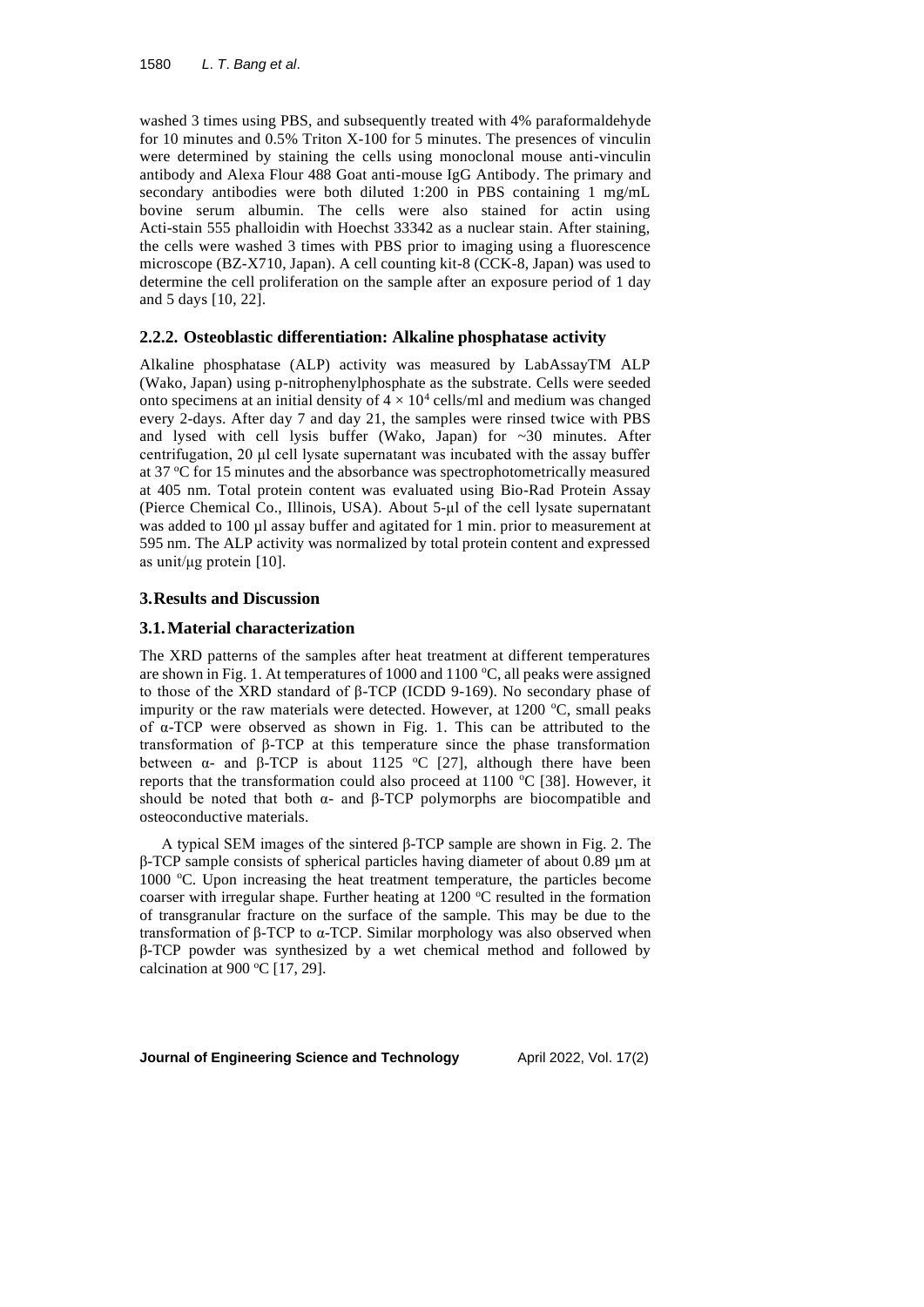

**Fig. 1. XRD signatures of β-TCP samples sintered at different temperatures: (a) 1000 <sup>o</sup>C, (b) 1100 <sup>o</sup>C, (c) 1200 <sup>o</sup>C, and (d) β-TCP standard (ICDD 9-169).**





FTIR spectra of β-TCP samples sintered at different temperatures are shown in Fig. 3. Absorption bands assigned to the P-O vibration modes of the  $PO<sub>4</sub><sup>3</sup>$ -group at 556, 604, and 1032–1100 cm<sup>-1</sup>. A band at 970 cm<sup>-1</sup> was assigned to  $v_1$ , symmetric stretching vibration of PO<sub>4</sub><sup>3–</sup> group. A weak band about 942 cm<sup>-1</sup> was assigned to the P-O(H) stretching in  $HPO<sub>4</sub><sup>2-</sup>$  groups [31].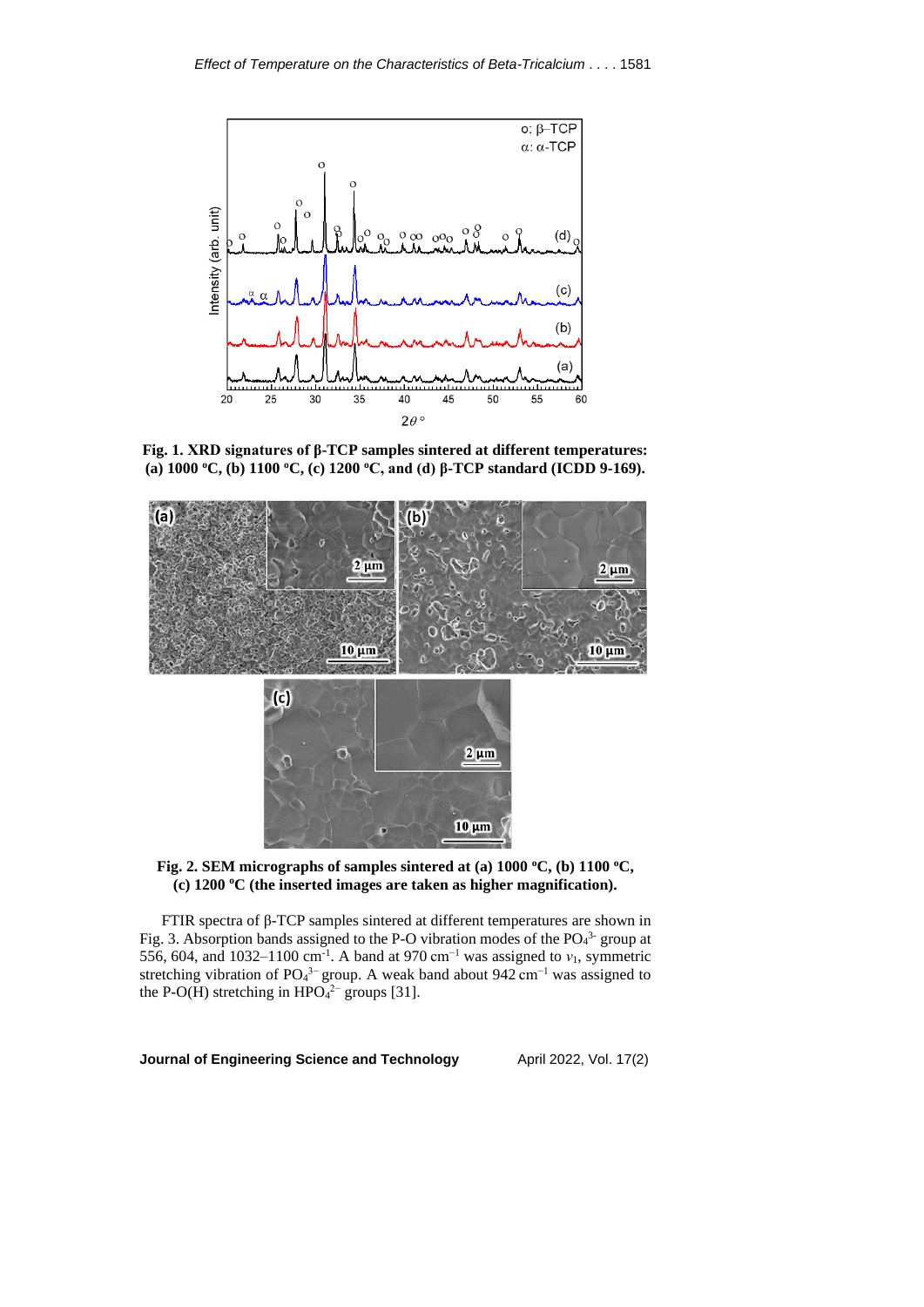

**Fig. 3. FTIR spectra of β-TCP samples sintered at various temperatures: (a) 1000 <sup>o</sup>C, (b) 1100 <sup>o</sup>C, and (c) 1200 <sup>o</sup>C.**

## **3.2.Mechanical properties**

The sintered density was governed by the sintering temperature as shown in Fig 4. The results indicated that densification improved with increasing temperatures. The relative density of β-TCP at 1100 °C was about 81%.



## **Fig. 4. Relative density of β-TCP samples sintered at various temperatures.**

The variation in hardness and DTS of sintered samples is shown in Fig. 5(a) and Fig. 5(b), respectively. The differences that were observed in the sintered densities at low sintering temperature (1000-1100  $^{\circ}$ C) and the grain size at high temperature (1200  $^{\circ}$ C) are in good agreement with the hardness measurement. The general observation in Fig. 5(a) is that increasing the temperature from 1000  $\degree$ C to 1200  $\degree$ C resulted in an increased in hardness and this can be associated with an increase in their densities [29, 40].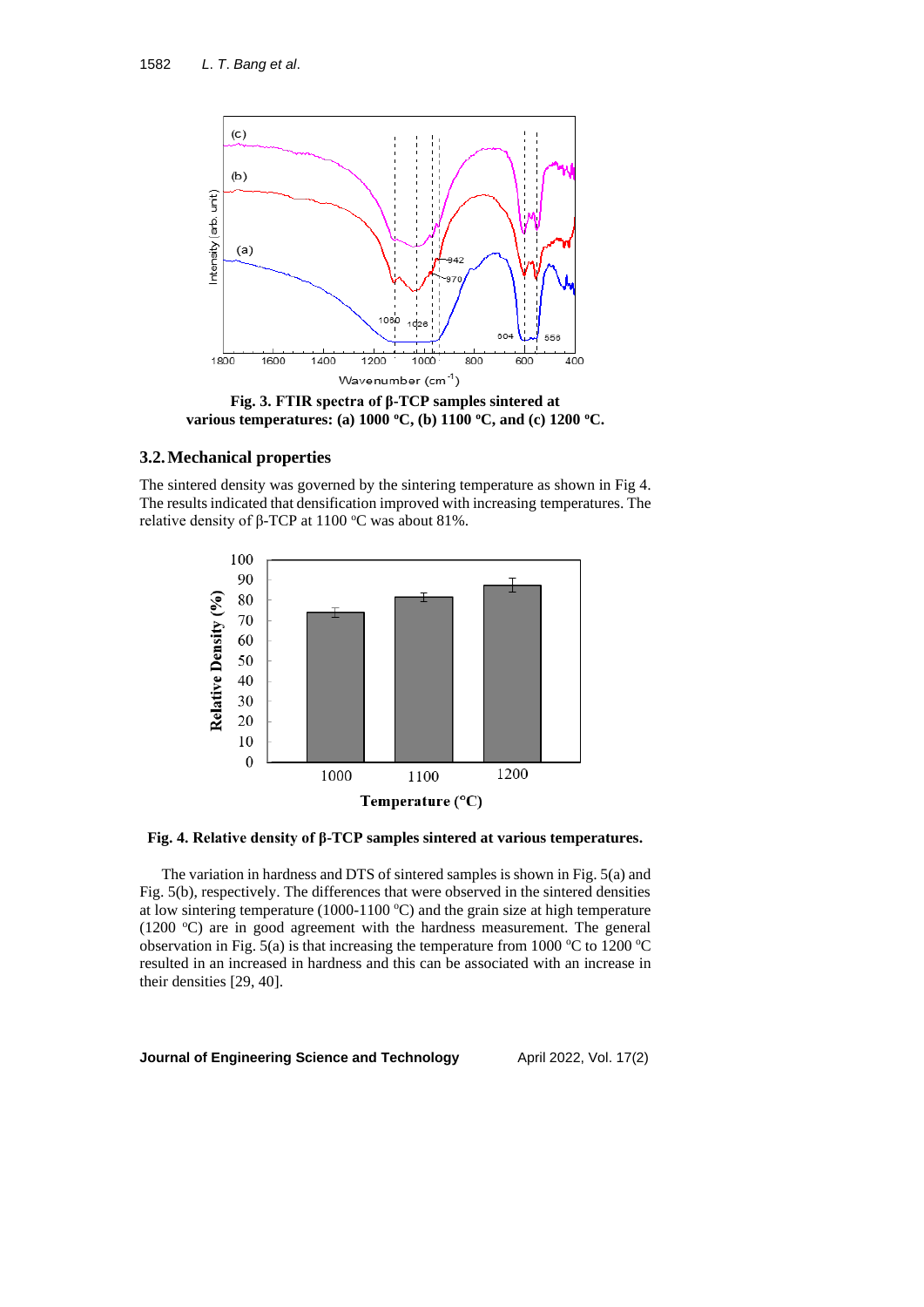On the other hand, the DTS, Fig. 5(b), was found to increase when the sintering temperature was increased from 1000 to 1100  $^{\circ}$ C, corresponding to the single phase of β-TCP as shown in the XRD analysis. The highest DTS value of 4.06 MPa was recorded for the sample sintered at  $1100$  °C and this could be linked to the enhancement in densification as well as finer grain size [41]. On the other hand, sintering at 1200  $\degree$ C, the DTS value of the sample dramatically declined to the lowest value of 2.52 MPa. This behaviour could be associated to a combined effect of β-TCP grain coarsening, the presence of α-TCP that induced transgranular fracture (see Fig. 3) coupled with lower density.



**Fig. 5. The effect of sintering temperature on (a) Vickers hardness and (b) Diametrical Tensile Strength of TCP samples.**

#### **3.3.Early cell response using MC3T3-E1 cells**

In this experiment, samples sintered at  $1100$  °C was selected owing to their improved sintering characteristics and mechanical properties. The biocompatibility nature of the β-TCP was evaluated from the cell staining, cell proliferation,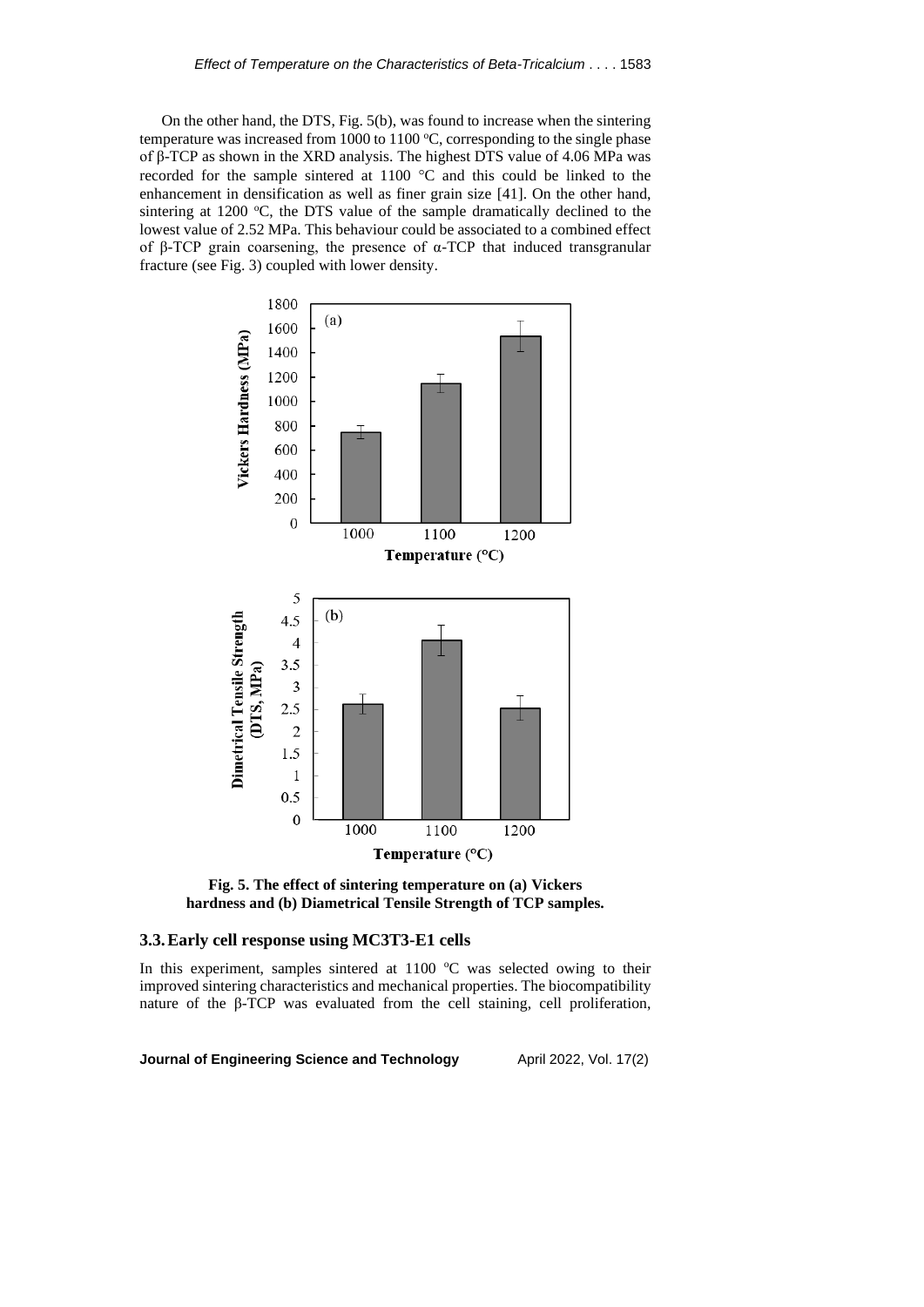#### 1584 *L*. *T*. *Bang et al*.

differentiation, and mineralization. The immunofluorescence of cell morphology on the β-TCP substrates after culturing for 24 hours is shown in Fig. 6. Vinculin regulates various cell function including adhesion, migration, and apoptosis, and therefore, is important for determining the possibility of surface that can accommodate cell activities. As shown in Fig. 6, clear fluorescence of vinculin was observed indicating that cells had securely attached to the substrate, and subsequently increased cell spreading, altering cell morphology. As a result, the MC3T3-E1 cells exhibited a multilateral spindle shape with pseudopodia. The cellcell contact has been shown to be essential for osteogenic differentiation of mesenchymal stem cells [42, 43]. The results of cell morphology suggest that the β-TCP is effective for promoting osteogenesis.





**Fig. 6. Immunostaining of cells seeded on β-TCP.**

The number of living cells and early osteoblast differentiation were further evaluated by a cell proliferation using CCK-8 assay, Fig. 7(a), and the alkaline phosphatase (ALP) activity, Fig. 7(b), respectively. For cell proliferation, the cell proliferation increased with the culture period indicating the possibility of improving long term biocompatibility. The increased in number of cells was evident after 5 days of culture as depicted in Fig. 7(a).

The number of cells observed on the substrates correlated with the enzymatic activity. The ALP activity of the sample surface significantly increased after the culture period. This demonstrated that the surface effectively induced the cells to differentiate toward osteoblastic phenotypes. The activity of alkaline phosphatase (ALP) was considered to indicate the presence of osteoblast cells that differentiated to mature osteoblasts, followed by the formation of new bone [44]. Nevertheless, quantification by immunostaining or a real-time PCR approach would be required for a better insight into bone formation.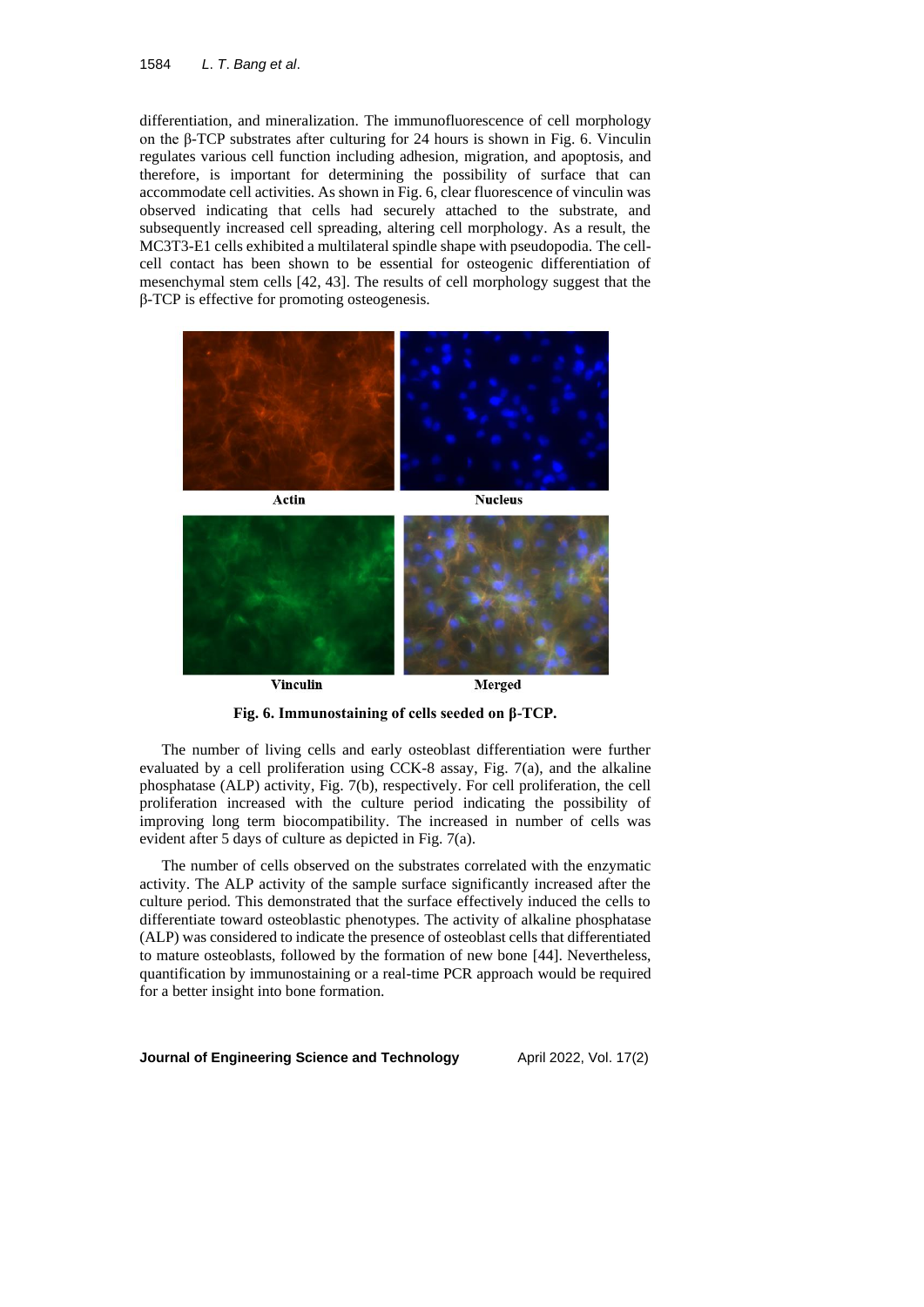

**Fig. 7. Cell proliferation after 1 and 5 days (a) and relative ALP activity after 7 and 21 days of incubation (b) on β-TCP sample (***n***=4).**

## **4. Conclusions**

The production of phase pure β-tricalcium phosphate (β-TCP) has been achieved by the initial heat treatment at 700 °C followed by sintering at 1100 °C. The β-TCP phase stability was disrupted upon sintering at 1200 °C with the formation of  $\alpha$ -TCP phase. This phase transformation was accompanied by transgranular fracture on the sample surface. Although sintering at  $1200$  °C resulted in improved hardness and density, the maximum diamentral tensile strength was obtained at  $1100^{\circ}$ C, in which the sintered body composed predominantly β-TCP phase. The biological cell responses study indicated that the β-TCP exhibited excellent biocompatibility for use as a promising candidate as bone substitute material.

## **Acknowledgement**

This research was supported by Hanoi University of Science and Technology (HUST) under the grant number T2018-TT-206.

| <b>Abbreviations</b> |                                                |
|----------------------|------------------------------------------------|
| ALP                  | Alkaline Phosphatase                           |
| CaCO <sub>3</sub>    | Calcium Carbonate                              |
| <b>DTS</b>           | Diametral Tensile Strength                     |
| <b>FTIR</b>          | <b>Fourier Transform Infrared Spectroscopy</b> |
| <b>SEM</b>           | Scanning Electron Microscope                   |
| <b>TCP</b>           | <b>Tricalcium Phosphate</b>                    |
| XRD                  | X-Ray Diffraction                              |

## **References**

- 1. Kutty, M.G.; and Ramesh, S. (2000). The effects of sintering temperature on the properties of hydroxyapatite. *Ceramics International*, 26(2), 221-230.
- 2. Sopyan, I.; Mel, M.; Ramesh, S.; and Khalid, K.A. (2007). Porous hydroxyapatite for artificial bone applications. *Science and Technology of Advanced Materials*, 8(1-2), 116-123.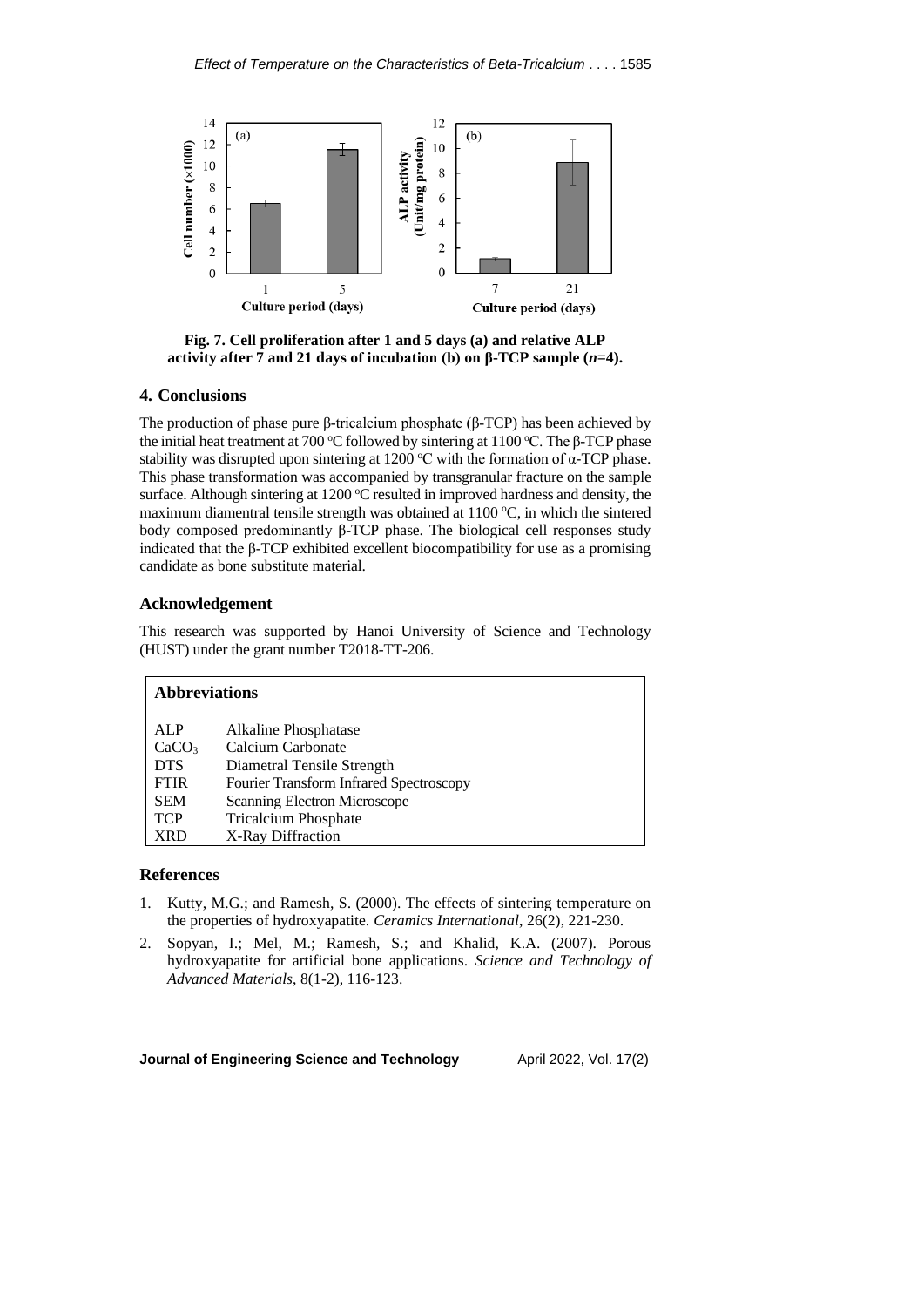- 3. Ooi, C.Y.; Hamdi, M.; and Ramesh, S. (2007). Properties of hydroxyapatite produced by annealing of bovine bone. *CeramicsInternational*, 33(7), 1171-1177.
- 4. Ramesh, S.; Tan, C.Y.; Bhaduri, S.B.; and Teng, W.D. (2007). Rapid densification of nanocrystalline hydroxyapatite for biomedical applications. Ceramics International, 33(7), 1363-1367.
- 5. Ramesh, S.; Natasha, A.N.; Tan, C.Y.; Bang, L.T.; Niakan, A.; Purbolaksono, J.; Hari Chandran; Ching, C.Y.; Ramesh, S.; and Teng, W.D. (2015). Characteristics and properties of hydoxyapatite derived by sol-gel and wet chemical precipitation methods. *Ceramics International*, 41(9), 10434-1044.
- 6. Ramesh, S.; Tan, C.Y.; Peralta, C.L.; and Teng, W.D. (2007). The effect of manganese oxide on the sinterability of hydroxyapatite. *Science and Technology of Advanced Materials*, 8(4), 257-263.
- 7. Tan, C.Y.; Yaghoubi, A.; Ramesh, S.; Adzila, S.; Purbolaksono, J.; Hassan, M.A.; and Kutty, M.G. (2013). Sintering and mechanical properties of MgO-doped nanocrystalline hydroxyapatite. *Ceramics International*, 39(8), 8979-8983.
- 8. Ramesh, S.; Tan, C.Y.; Yeo, W.H.; Tolouei, R.; Amiriyan, M.; Sopyan, I.; and Teng, W.D. (2011). Effects of bismuth oxide on the sinterability of hydroxyapatite. *Ceramics International*, 37(2), 599-606.
- 9. Ramesh, S.; Yaghoubi, A.; Sara Lee, K.Y.; Christopher Chin, K.M.; Purbolaksono, J.; Hamdi, M.; and Hassan, M.A. (2013). Nanocrystalline forsterite for biomedical applications: synthesis, microstructure and mechanical properties. *Journal of the Mechanical Behaviour of Biomedical Materials*, 25, 63-69.
- 10. Bang, L.T.; Ramesh, S.; Purbolaksono, J.; Ching, Y.C.; Long, B.D.; Hari Chandran; Ramesh, S.; and Othman, R. (2015). Effects of silicate and carbonate substitution on the properties of hydroxyapatite prepared by aqueous co- precipitation method. *Materials and Design*, 87, 788-796.
- 11. Habraken, W; Habibovic, P.; Epple, M; and Bohner, M. (2016). Calcium phosphates in biomedical applications: materials for the future?. *Materials Today*, 19(2), 69-87.
- 12. Yuan, H.; Barbieri, D.; Luo, X.; Van Blitterswijk, C.A.; and De Bruijn, J.D. (2017). Calcium phosphates and bone induction. *Comprehensive Biomaterials II*, 1, 333-349.
- 13. Vallet-Regí, M.; and Gonzalez-Calbet, J. (2004). Calcium phosphates as substitution of bone tissues. *Progress in Solid State Chemistry*, 32(1-2), 1-31.
- 14. Ramesh, S.; Tan, C.Y.; Hamdi, M.; Sopyan, I.; and Teng, W.D. (2007). The influence of Ca/P Ratio on the properties of hydroxyapatite bioceramic. *Proceedings of SPIE*, *vol*. 6423*: International Conference on Smart Materials and Nanotechnology in Engineering*. Edited by Shanyi Du, Jinsong Leng and Anand K. Asundi. SPIE Digital Library, USA, Paper No. 64233A.
- 15. Ruiz-Aguilar, C.; Olivares-Pinto, U.; Aguilar-Reyes, E.A.; López-Juárez, R.; and Alfonso, I. (2018). Characterization of β-tricalcium phosphate powders synthesized by sol–gel and mechanosynthesis. *Boletín de la Sociedad Española de Cerámica y Vidrio*, 57(5), 213-220.
- 16. Ramesh, S.; Tan, C.Y.; Tolouei, R.; Amiriyan, M.; Purbolaksono, J.; Sopyan, I.; and Teng, W.D. (2012). Sintering behaviour of hydroxyapatite prepared from different routes. *Materials and Design*, 34, 148-154.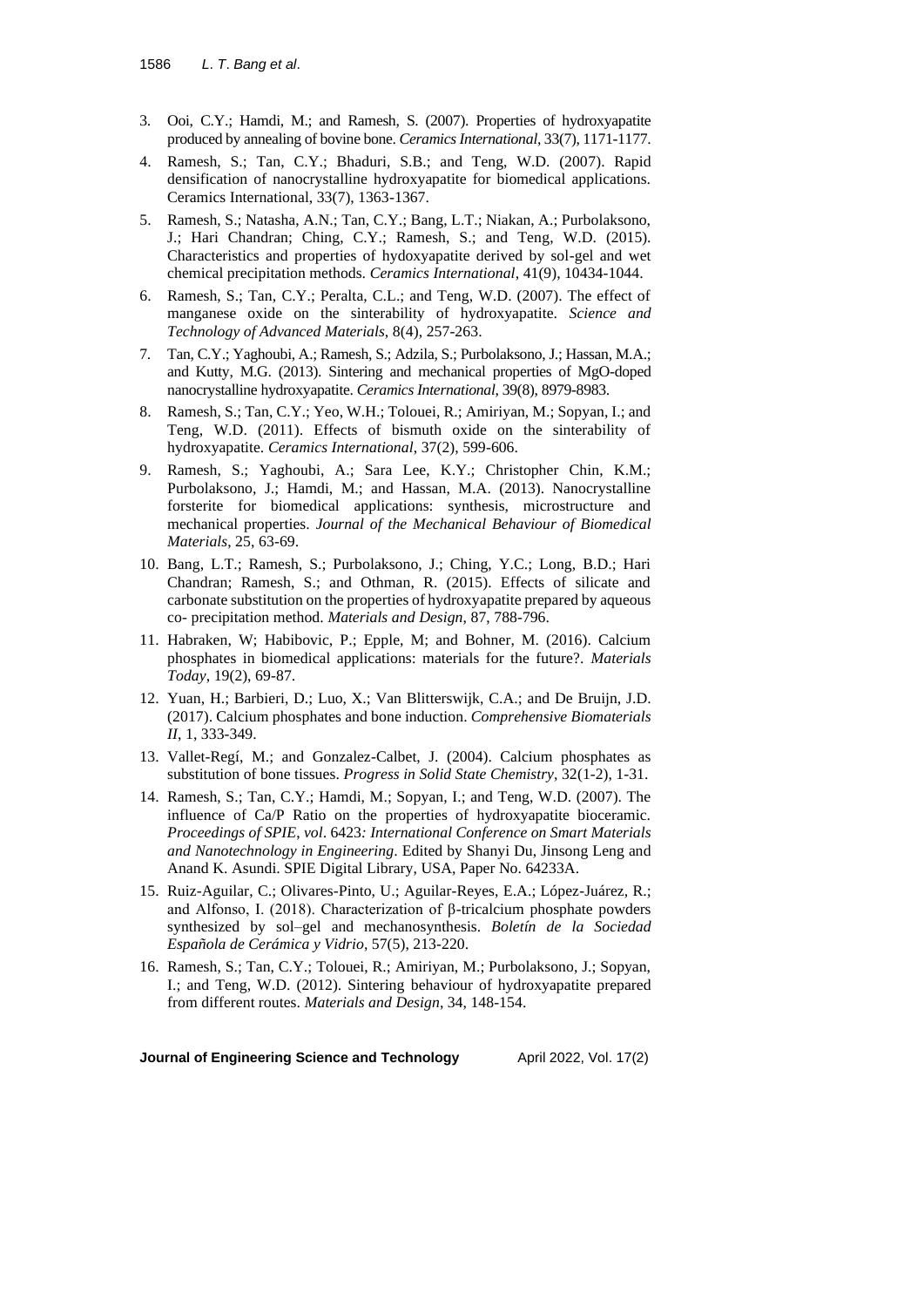- 17. Chaair, H.; Labjar, H.; and Britel, O. (2017). Synthesis of β-tricalcium phosphate. *Morphologie*, 101(334), 120-124.
- 18. Sopyan, I.; Ramesh, S.; and Hamdi, M. (2008). Synthesis of nano sized hydroxyapatite powder using sol-gel technique and its conversion to dense and porous bodies. *Indian Journal of Chemistry*, 47A, 1626-1631.
- 19. LeGeros, R.Z. (1993). Biodegradation and bioresorption of calcium phosphate ceramics. *Clin Mater*, 14(1), 65-88.
- 20. Sopyan, I.; Ramesh, S.; Nawawi, N.A.; Tampieri, A.; and Sprio, S. (2011). Effects of manganese doping on properties of sol-gel derived biphasic calcium phosphate ceramics. *Ceramics International*, 37(8), 3703-3715.
- 21. Hiromoto, S.; Itoh, S.; Noda, N.; Yamazaki, T.; Katayama, H.; and Akashi, T. (2020). Osteoclast and osteoblast responsive carbonate apatite coatings for biodegradable magnesium alloys. *Science and Technology of Advanced Materials*, 21(1), 346-358.
- 22. Bang, L.T.; Ramesh, S.; Purbolaksono, J.; Long, B.D.; Hari Chandran; Ramesh, S.; and Othman, R. (2015). Development of a bone substitute material based on alpha-tricalcium phosphate scaffold coated with carbonate apatite/poly-epsilon-caprolactone. *Biomedical Materials*, 10, 045011.
- 23. Eliaz, N.; and Metoki, N. (2017). Calcium phosphate bioceramics: a review of their history, structure, properties, coating technologies and biomedical applications. *Materials*, 10(4), 334.
- 24. Klein, P.A.T.; Patka, P.; and den Hollander, W. (1989). Macroporous calcium phosphate bioceramics in dog femora: a histological study of interface and biodegration. *Biomaterials*, 10(1), 59-62.
- 25. Wei, S; Ma, J.-X.; Xu, L.; Gu, X.-S.; and Ma X.-L (2020). Biodegradable materials for bone defect repair. *Military Medical Research*, 7(1): 54.
- 26. Mikai, A.; Ono, M.; Tosa, I.; Nguyen, H.T.T.; Hara, E.S.; Nosho, S.; Kimura-Ono, A.; Nawachi, K.; Takarada, T.; Kuboki, T.; and Oohashi, T. (2020). BMP-2/β-TCP local delivery for bone regeneration in MRONJ-like mouse model. *International Journal of Molecular Sciences*, 21(19), 7028.
- 27. Ghosh, R; and Sarkar, R. (2016). Synthesis and characterization of sintered beta-tricalcium phosphate: a comparative study on the effect of preparation route. *Materials Science and Engineering: C*, 67, 345-352.
- 28. Kang, K.-R; Piao, Z-G.; Kim, J.-S.; Cho, I.-A.; Yim, M.-J.; Kim, B.-H.; Oh, J.-S.; Son, J.; Kim, C.; Kim, D.; Lee, S-Y.; and Kim, S-G. (2017). Synthesis and characterization of β-tricalcium phosphate derived from haliotis sp. shells. *Implant dentistry*, 26(3), 378-387.
- 29. Kamalanathan, P.; Ramesh, S.; Bang, L.T.; Niakan, A.; Tan, C.Y.; Purbolaksono, J.; Hari Chandran; and Teng, W.D. (2014). Synthesis and sintering of hydroxyapatite derived from eggshells as a calcium precursor. *Ceramics International*, 40(10), Part B, 16349-16359.
- 30. Sanosh, K.P.; Cho, M.-C.; Balakrishnan, A.; Kim, T.N.; and Cho, S.-J. (2010). Sol-gel synthesis of pure nano sized β-tricalcium phosphate crystalline powders. *Current Applied Physics*, 10(1), 68-71.
- 31. Liu, L.; Wu, Y.; Xu, C.; Yu, S.; Wu, X.; and Dai, H. (2018). Synthesis, characterization of nano-β-tricalcium phosphate and the inhibition on hepatocellular carcinoma cells. *Journal of Nanomaterials*, 2018, Article ID 7083416.